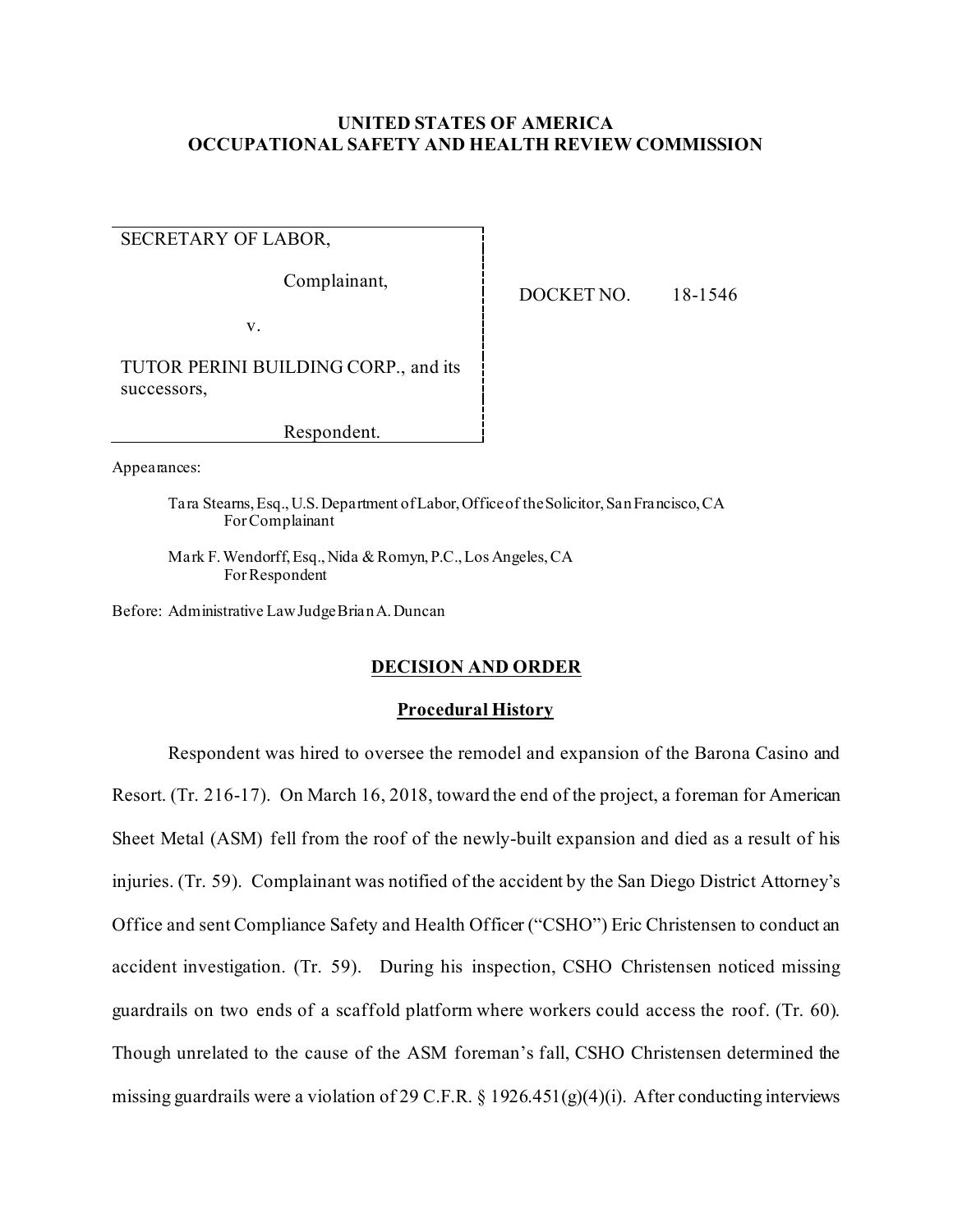with employees of the subcontractor responsible for the scaffold, CSHO Christensen concluded the guardrails were missing for approximately 10 days prior to his inspection. (Tr. 110-111). Thus, he determined Respondent, as general contractor, should have identified the condition and corrected the missing guardrails.

Based on CSHO Christensen's recommendation, Complainant issued a *Citation and Notification of Penalty*, alleging that Respondent, as controlling employer of the worksite, committed a serious violation of 29 C.F.R. § 1926.451(g)(4)(i) and proposed a penalty of \$11,641. Respondent timely contested the *Citation*, which brought the matter before the Occupational Safety and Health Review Commission pursuant to Section 10(c) of the OSH Act.

A trial was held on October 3-4, 2019. The following individuals testified: (1) CSHO Eric Christensen; (2) Project Manager, Mike Maland; (3) Project Superintendent, Albert Ros; and (4) Respondent's Expert, Fred Wilton. Both parties timely submitted post-trial briefs for consideration.

#### **Jurisdiction & Stipulations**

The parties stipulated that the Commission has jurisdiction over this proceeding pursuant to Section 10(c) of the Act and that, at all times relevant to this proceeding, Respondent was an employer engaged in a business and industry affecting interstate commerce within the meaning of Sections 3(3) and 3(5) of the Act, 29 U.S.C. § 652(5). (Tr. 47). *See Slingluff v. OSHRC*, 425 F.3d 861 (10th Cir. 2005).

## **Factual Background**

 While the fall from the roof prompted CSHO Christensen's investigation, the focus of this case is the missing guardrails located on the upper-level platforms on the east and west side of the scaffold. In order to assess whether Respondent should be held liable for those missing rails, the

2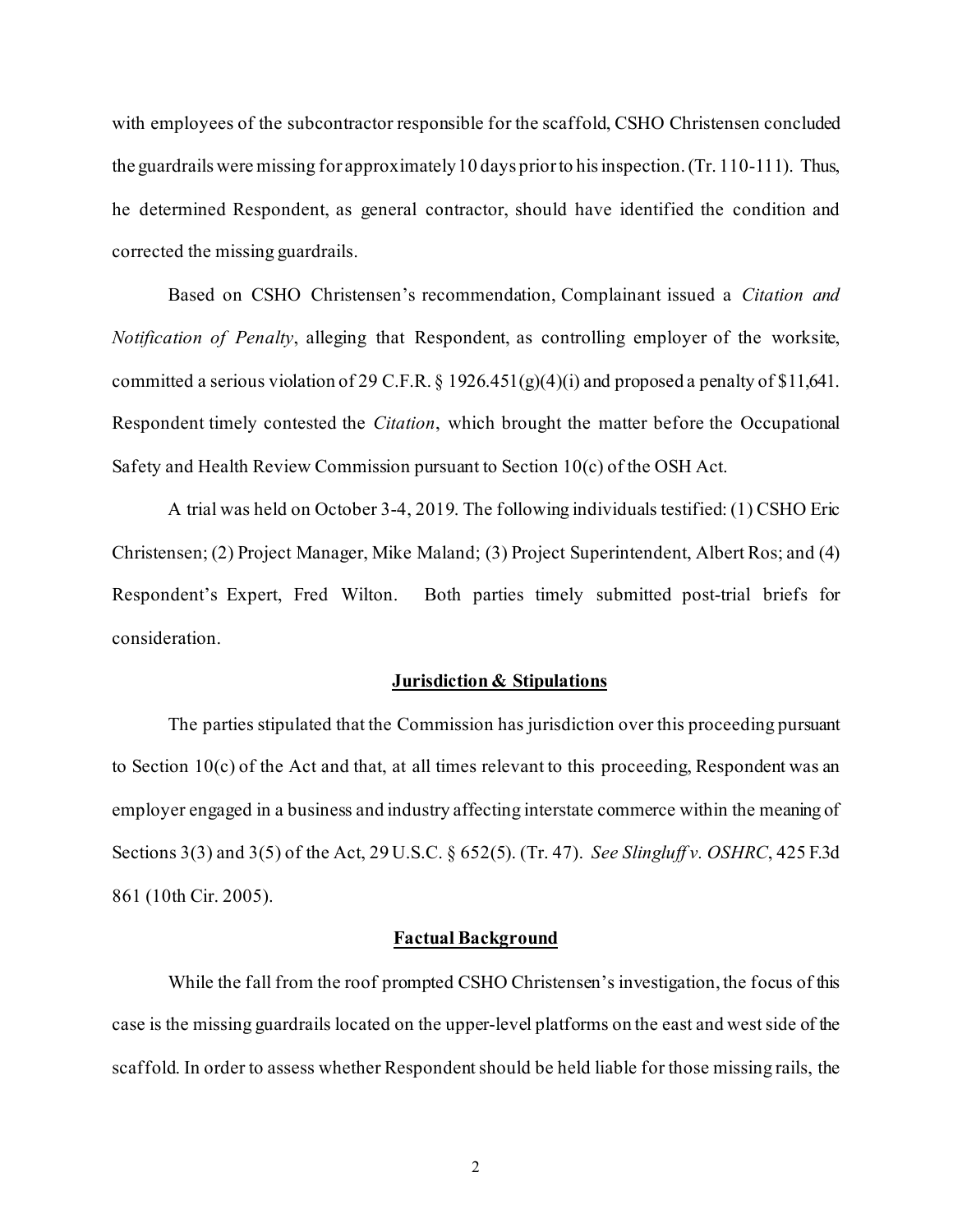Court must assess Respondent's role as the general contractor, the measures it took to ensure compliance with safety rules, and the evidentiary support for the conclusions drawn by Complainant as a result of CSHO Christensen's inspection.

## Respondent's Role as General Contractor

Respondent did not have a substantial presence at the worksite. According to Maland, Respondent had six employees allocated to the Barona Casino project, including himself, Albert Ros, Scott Blais, and two laborers that cleaned up around the worksite.<sup>[1](#page-2-0)</sup> (Tr. 161). Thus, Respondent's duties at the worksite were predominantly supervisory. (Tr. 161). Maland, as project manager, was primarily responsible for business matters, including change orders, contracts, negotiations, but he also helped Ros when he needed assistance. (Tr. 174). Ros, as superintendent, observed the work performed in the field, ensured compliance with the schedule, aided procurement, confirmed the work being performed, and addressed general safety matters. (Tr. 261- 62). Both were at the worksite every day. (Tr. 162, 190). Blais, the regional safety director, performed what Respondent termed "periodic" inspections; though, the last documented inspection performed by Blais was in July 2017, which was roughly eight months before the accident.<sup>[2](#page-2-1)</sup> (Tr. 98; Ex. C-13). According to Respondent, Blais had not performed a thorough inspection of the project since then because the project was coming to an end, had fewer contractors on site, and, thus, did not require the same level of oversight as the beginning of the project. (Tr. 186). Maland told CSHO Christensen, however, that Blais came to the worksite once every one to three months. (Tr. 96).

<sup>&</sup>lt;sup>1</sup>. The evidence is unclear as to the names of all salaried employees on site.

<span id="page-2-1"></span><span id="page-2-0"></span><sup>&</sup>lt;sup>2</sup>. Prior to the July 2017 inspection, the last documented inspection by Blais was in September 2016. (Tr. C-12). According to Maland, these inspections were no longer occurring because the project was approximately 85% complete. (Tr. 186).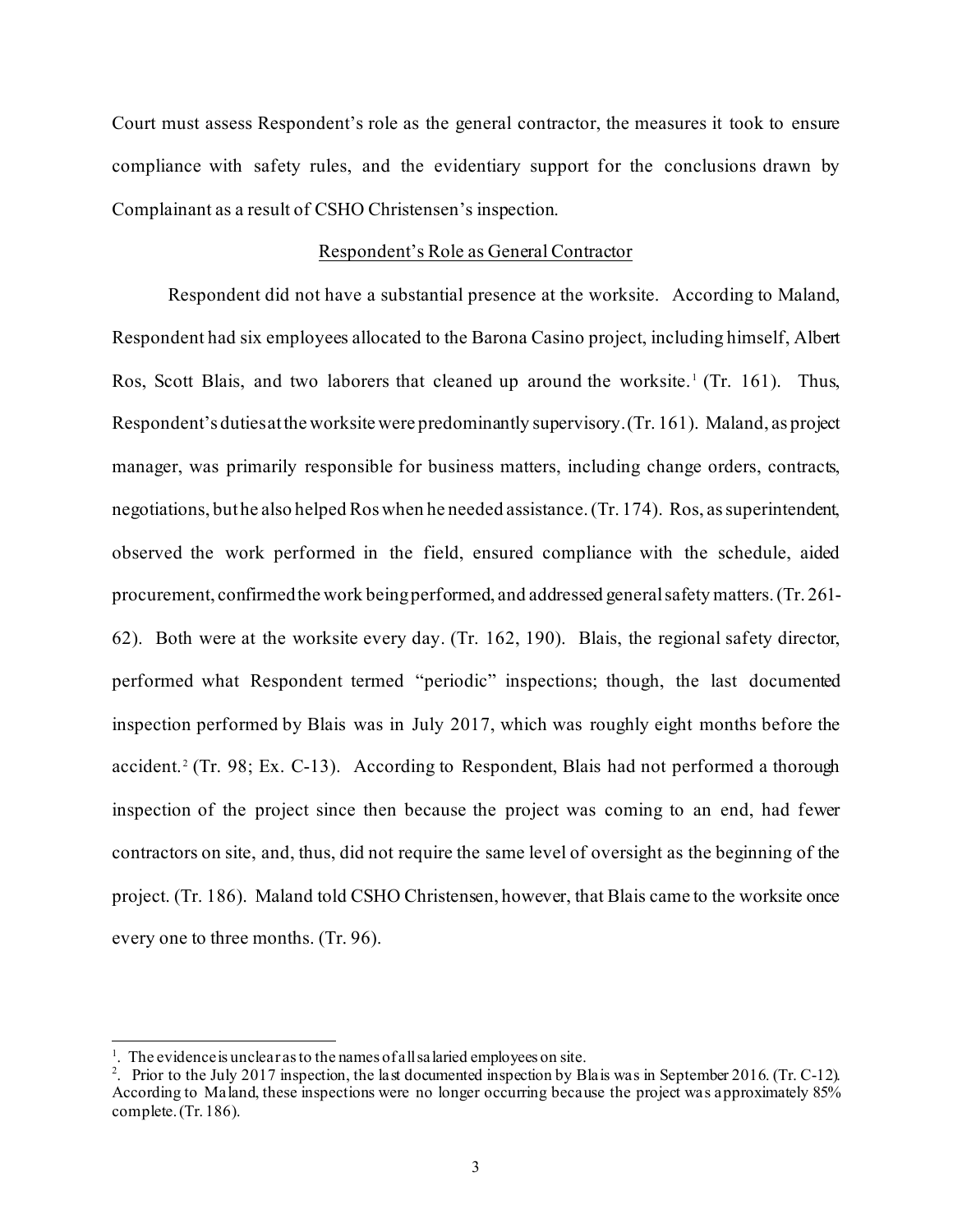The actual work of building and remodeling fell to the subcontractors. (Tr. 161). Respondent hired Brady SoCal to install, maintain, and inspect scaffolding. [3](#page-3-0) (Tr. 169-70; Ex. C-17). Brady was required to provide access to the scaffold to the other subcontractors, including ASM, who need to access the various parts of the building. (Tr. 169-70; Ex. C-17). In turn, those subcontractors were required to sign an indemnity agreement and Scaffold Safe Work Permit with Brady, which set the requirements for accessing the scaffolding, including requiring the individual contractors to appoint a competent person capable of inspecting the scaffold prior to using it. (Tr. 108, 171; Ex. R-8, C-11). If a project required the scaffold to be modified, the subcontractor would have to request such changes through Brady. (Tr. 180). As a reflection of this level of control, Maland referred to Brady as the scaffold "general contractor". (Tr. 178).

# Safety Program and Execution

According to Maland, Respondent retained the authority to enforce safety rules and correct hazards. (Tr. 98). Pursuant to Respondent's safety program, all subcontractor employees were required to take safety orientation training provided by Respondent. (Tr. 196; Ex. R-12 to R-15). Further, subcontractors were required to submit job site safety plans and daily reports to Respondent, indicating the work to be performed and any required inspections, including the scaffold. (Tr. 99, 100-101; Ex. C-7). As a precursor to subcontractor employees performing their own inspections, Brady appointed two competent persons, who were supposed to perform daily inspections of the entire scaffold before work began. (Tr. 205). Those inspections were documented on an inspection sheet and certified on a green tag, which was affixed to the lone

<span id="page-3-0"></span> $3.$  Brady was also hired to install fascia on the exterior of the building, as well as interior framing and drywall. (Tr. 169-70, 222). The actual installation of the scaffold was further subcontracted out to a company called A Step Above, which was Brady's scaffold erection company. (Tr. 106).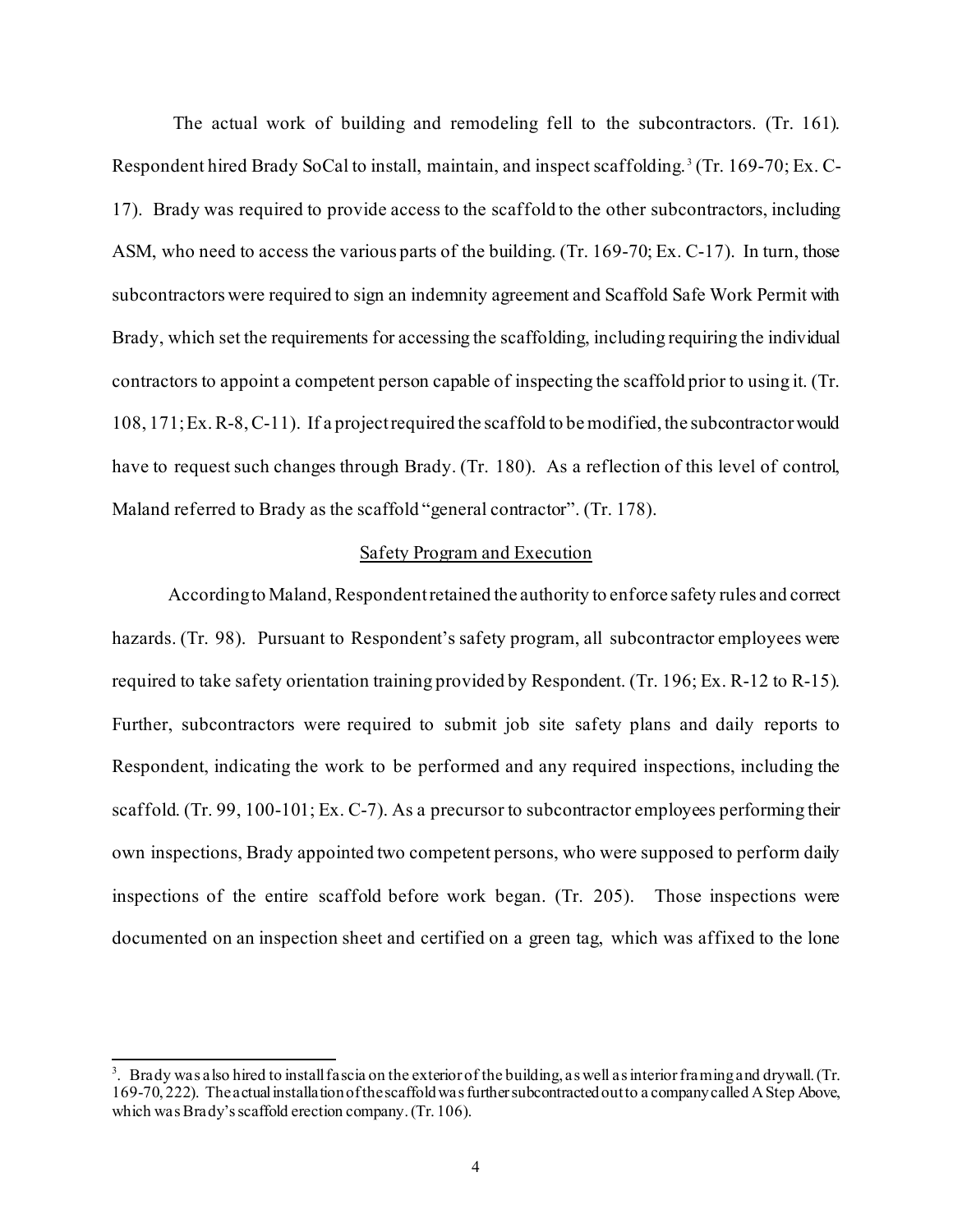scaffold entrance and was supposed to indicate the inspection did not reveal any hazards. (Tr. 74- 75; Ex. C-2A at 8).

As noted above, Ros testified he walked the site each day to ensure work was being performed according to schedule and to correct any safety problems he discovered. (Tr. 261). As part of those walks, Ros testified he would check the scaffold tag "most of the time every day." (Tr. 268). He and Maland relied on the tag because Brady had the requisite expertise and designated competent persons to conduct the required inspections. (Tr. 188). That said, Maland testified there were occasions on this job where he or Ros applied red tape to certain areas of the scaffold when they identified hazards to which workers could be exposed; though the context for such interventions was not entirely clear based on the testimony. (Tr. 188-89).

Subsequent investigation by CSHO Christensen revealed some deficiencies in the program's execution. First, it was discovered ASM had not signed its indemnity agreement with Brady, nor had it submitted its daily reports to Respondent since February 21, 2018. (Tr. 99-100, 172; Ex. C-7). According to Maland, ASM's failure to submit the indemnity agreement was the result of an oversight by Brady. (Tr. 172). As for the daily reports, though they were required to be filled out daily, Respondent did not always collect them on the same schedule. (Tr. 185). According to CSHO Christensen, ASM did not submit daily reports for the period between February 21<sup>st</sup> and March 13<sup>th</sup>; however, according to Maland, this was because ASM did not work during that period. (Tr. 183). ASM started working again on March 13<sup>th</sup> through the date of the accident but had not submitted reports to Respondent. (Tr. 184). This did not appear to be a concern because Maland also noted ASM had a good track record of submitting reports and documenting their inspections throughout the project. (Tr. 184). As it turned out, ASM had documented their inspections and daily reports. Upon further review, there was no indication of a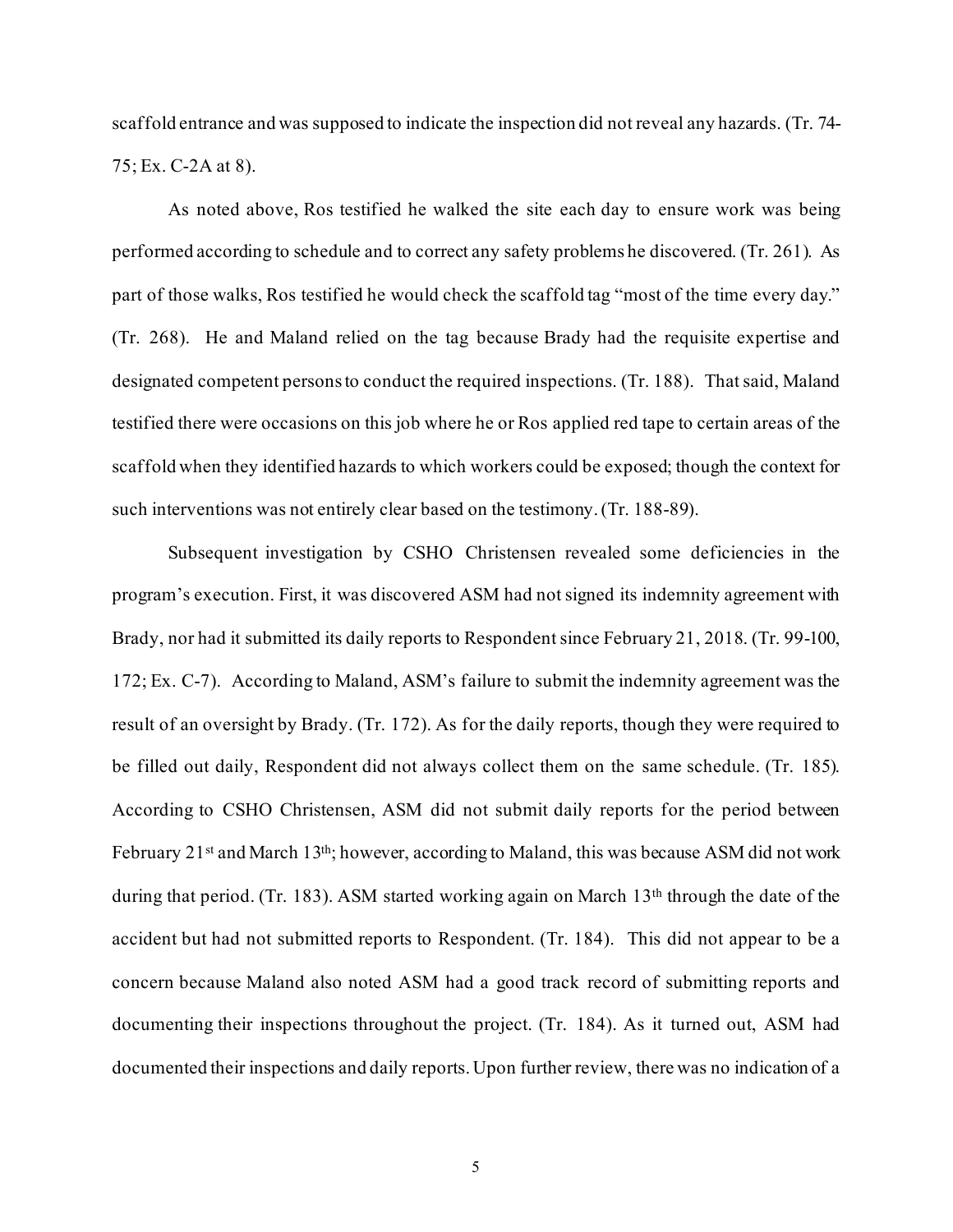safety hazard or missing guardrails on the scaffold in those daily reports. (Ex. C-7). Second, after the accident, Respondent and CSHO Christensen discovered Brady's competent person had not inspected the upper level of the scaffold, which means his certification on the green tag was incomplete. (Tr. 75, 249). According to Ros, Respondent did not have any reason to question the quality of the inspections because there had been no reports of incomplete scaffolding or unsafe conditions, nor had there been any indication Brady failed to perform its duty as steward of the scaffold. (Tr. 272-73, 249-50).

## CSHO Christensen's Inspection

CSHO Christensen testified he was dispatched to the Barona Casino after his office received a call from the San Diego District Attorney's Office, which reported a worker had fell from the scaffold and died as a result of his injuries. (Tr. 58). Upon arriving at the worksite, he was greeted at the entrance by a police officer and Maland. (Tr. 59). During this initial meeting, he was informed the worker had fallen from the roof of the casino expansion, notfrom the scaffold as originally reported. (Tr. 59). From this location, CSHO Christensen testified he could see the scaffolding through an opening in the fence. (Tr. 59). When asked what he was able to see, CSHO Christensen testified he was able to see the victim's body on the ground, as well as a missing guardrail along the top of the scaffold on the western elevation. (Tr. 60; Ex. C-2A at 1). According to workers at the site, as well as illustrated in a surveillance video, the western elevation was where the deceased ASM foreman had accessed the roof before he fell. (Tr. 61; Ex. C-4). When he inquired about who had been on the scaffold where the missing rail was identified, CSHO Christensen learned Brady employees had been installing Densglass, a drywall material, on the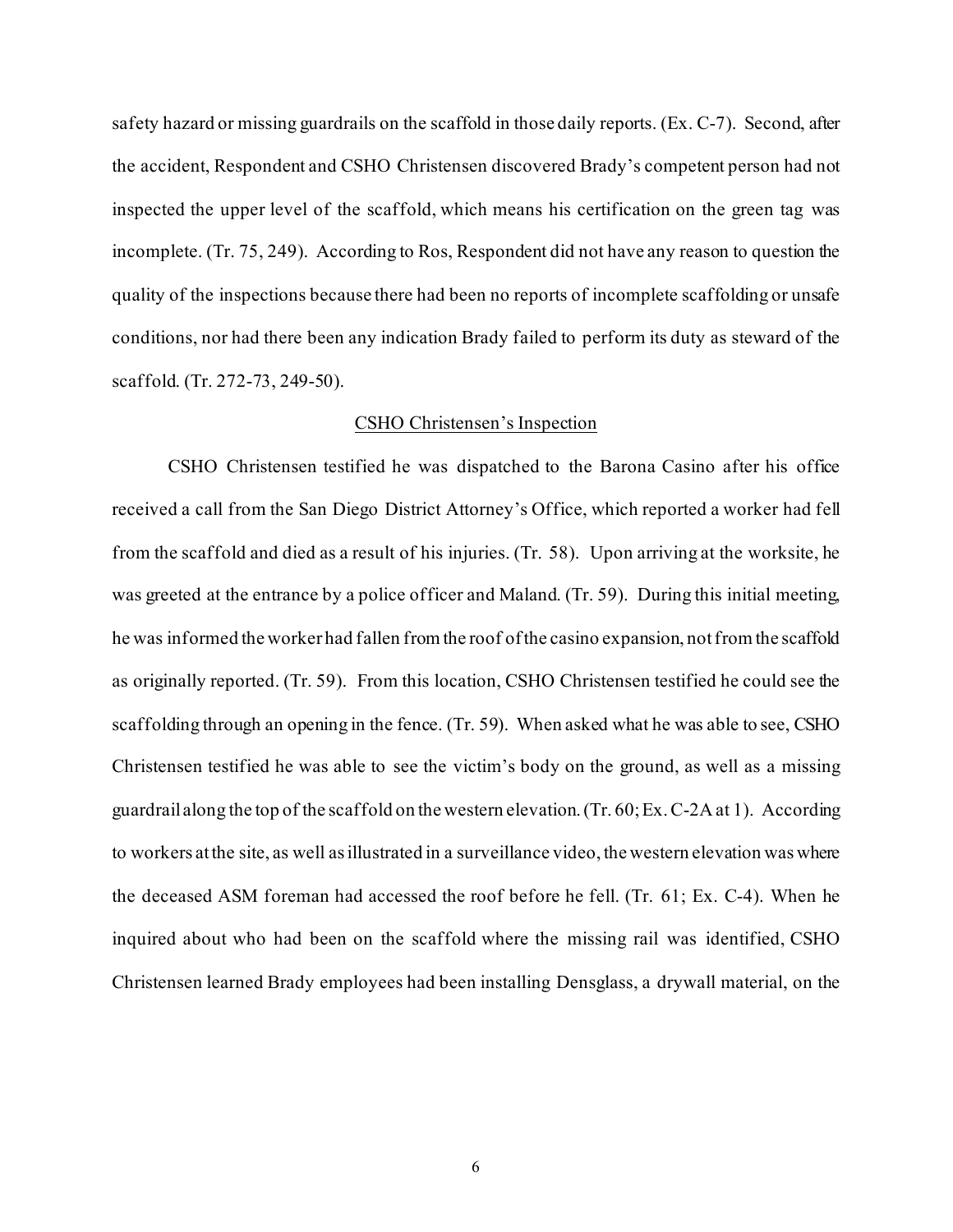exterior of the building on March 7-13, finishing a few days before the accident. (Tr. 66). He also learned ASM employees had been installing roof panels the week the accident occurred.<sup>[4](#page-6-0)</sup> (Tr. 67).

During his tour of the scaffold, CSHO Christensen traveled to the level directly below the top tier of the west side of the platform and was able to take measurements of the area. (Tr. 76). He noted the platform with the missing guardrails was 29 feet above the ground, but also noted that it was only 76-inches above the next lowest level (the scaffold platform underneath). (Tr. 77; Ex. C-2A, p.12). He actually stood on the lower level scaffold underneath the missing guardrail to take his measurements. (Ex.C-2A, p.12). As he went back to ground level, CSHO Christensen observed the top tier of the eastern end of the scaffold, which was a mirror image of the western side, had a missing guardrail in the exact same place. (Tr. 80; Ex. C-2A at 20). In both instances, CSHO Christensen speculated that an employee falling from the top tier had the potential to fall all the way to the ground, because they might fall out the end at an angle away from the building, missing the lower level, or fall off the unprotected end and and roll underneath the midrail of the lower level. (Tr. 113, 148-51; Exs. C-2A, pp. 1, 2, 20).

Based on his conversations with unidentified Brady employees,<sup> $5$ </sup> CSHO Christensen determined the guardrails had been missing since Brady started installing Densglass on March 7, 2018. According to the statements he gathered, the guardrails were missing while they were installing the Densglass. (Tr. 157). Under cross-examination, CSHO Christensen testified one of Brady's employees told him the rails were up, while the other said he could not recall. (Tr. 158). On redirect, CSHO Christensen clarified he had multiple interviews with these unidentified

<span id="page-6-0"></span><sup>&</sup>lt;sup>4</sup>. On the day of the accident, however, only ASM's foreman accessed the roof; the other employees decided not to go up there because it had rained the day prior and the roof was wet. (Tr. 143). Instead, they opted to install window flashing.  $(Tr. 70)$ .

<span id="page-6-1"></span><sup>&</sup>lt;sup>5</sup>. None of the employees from Brady or ASM, who were a lleged to have been exposed to the hazard, testified at trial. As will be discussed later, the Court questions the reliability of such testimony because they were not identified, nor were they employees of Respondent, which implicates hearsay concerns.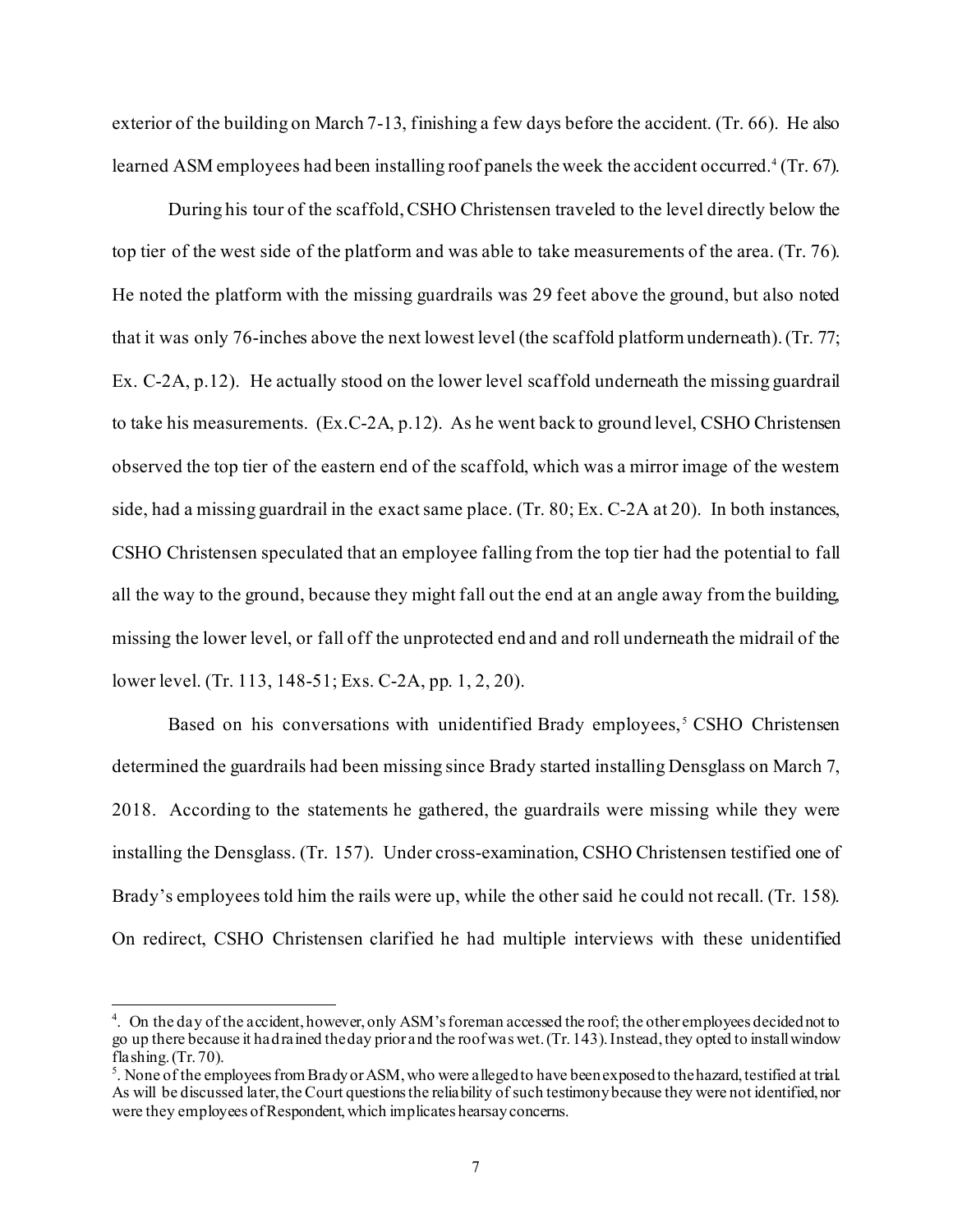employees. In these subsequent discussions, which he characterized as more formal, CSHO Christensen testified both employees stated the guardrails were missing. (Tr. 158). During these discussions, one employee stated he was using fall protection, while the other employee said he did not. (Tr. 157). Complainant did not call any of the purportedly exposed employees to testify at trial. Complainant called only CSHO Christiansen to the stand, then rested. (Tr. 159).

Based on these observations and discussions, Complainant determined Respondent failed in its duty as a controlling employer to identify and correct hazards on the Barona Casino worksite, over which it exercised substantial control. Accordingly, Complainant issued a single-item, serious citation alleging a violation of 29 C.F.R. § 1926.451(g)(4)(i), which is discussed in detail below.

# **Discussion**

# Citation 1, Item 1

Complainant alleged a serious violation of the Act in Citation 1, Item 1 as follows:

29 CFR 1926.451 $(g)(4)(i)$ : Guardrail systems were not installed along all open sides and ends of platforms.

In the following instances, the north endge of the scaffold had an open side that did not have a standard guardrail affixed. Employees were exposed to fall hazards.

- a) Barona Casino Buffet Expansion Project West scaffold elevation: At the north end of the upper scaffold platform, employees were exposed to 29 foot falls to the ground from the northwest corner.
- b) Barona Casino Buffet Expansion Project East scaffold elevation: At the north end of the upper scaffold platform, employees were exposed to 29 foot falls to the ground from the northeast corner.

*Citation and Notification of Penalty* at 6.

The cited standard states:

Guardrail systems shall be installed along all open sides and ends of platforms. Guardrail systems shall be installed before the scaffold is released for use by employees other than erection/dismantling crews.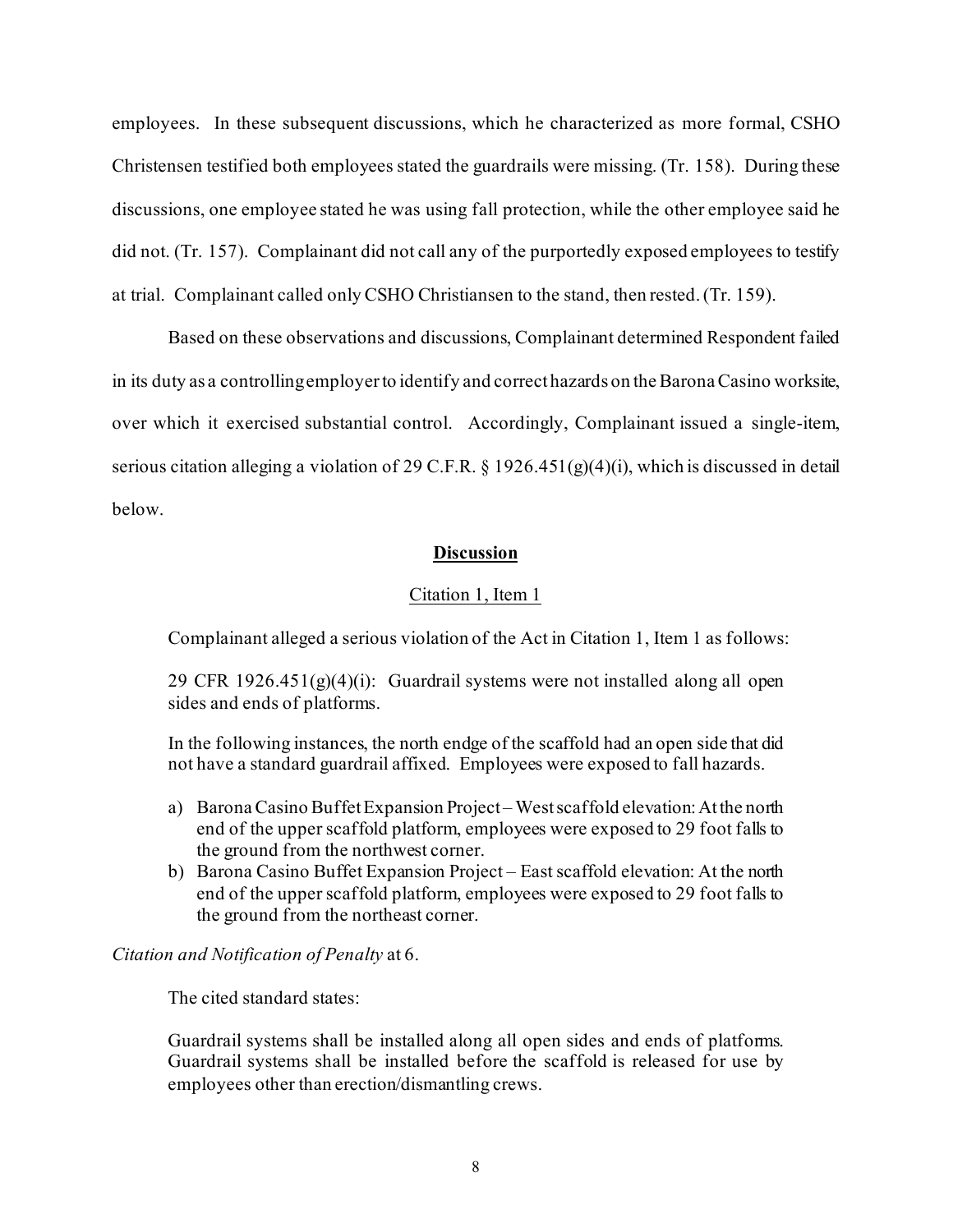29 C.F.R. § 1926.451(g)(4)(i).

To establish a *prima facie* violation of a specific standard promulgated under section  $5(a)(2)$  of the Act, the Secretary must prove by a preponderance of the evidence that: (1) the standard applies to the cited condition; (2) the terms of the standard were violated; (3) one or more of the employer's employees had access to the cited conditions; and (4) the employer knew, or with the exercise of reasonable diligence could have known, of the violative conditions. *Ormet Corporation*, 14 BNA OSHC 2134 (No. 85-0531, 1991).

# Respondent was a Controlling Employer

Although Complainant provided an exhaustive explanation as to Respondent's status as a controlling employer, there is no real dispute on this issue. Respondent admitted as much in its brief: "[I]t is undisputed that Respondent was a Controlling Employer with respect to the subject scaffolding, as Respondent had general oversight of the Project and had the power to demand that its subcontractor correct any deficiency in the scaffolding when it was detected." *Resp't Br.* at 5. *See Summit Contractors, Inc.*, 22 BNA OSHC 1777 (No. 03-1622, 2009) ("[A]n employer may be held responsible for the violations of other employers 'where it could reasonably be expected to prevent or detect and abate the violations due to its supervisory authority and control over the worksite."' *McDevitt Street Bovis Inc.*, 19BNA OSHC1108, 1109 (No. 97-1918, 2000) (quoting *Centex-Rooney Constr. Co.*, 16 BNA OSHC 2127, 2130 (No. 92-0851, 1994)). The crux of this case is whether it was reasonable to expect Respondent to "prevent or detect and abate" themissing guardrails identified by CSHO Christensen.<sup>[6](#page-8-0)</sup> The Court finds Complainant did not prove Respondent, as a controlling employer, failed to exercise reasonable diligence in the prevention or detection of the missing guardrails.

<span id="page-8-0"></span> $6$ . Respondent did not have any employees who worked on the scaffold.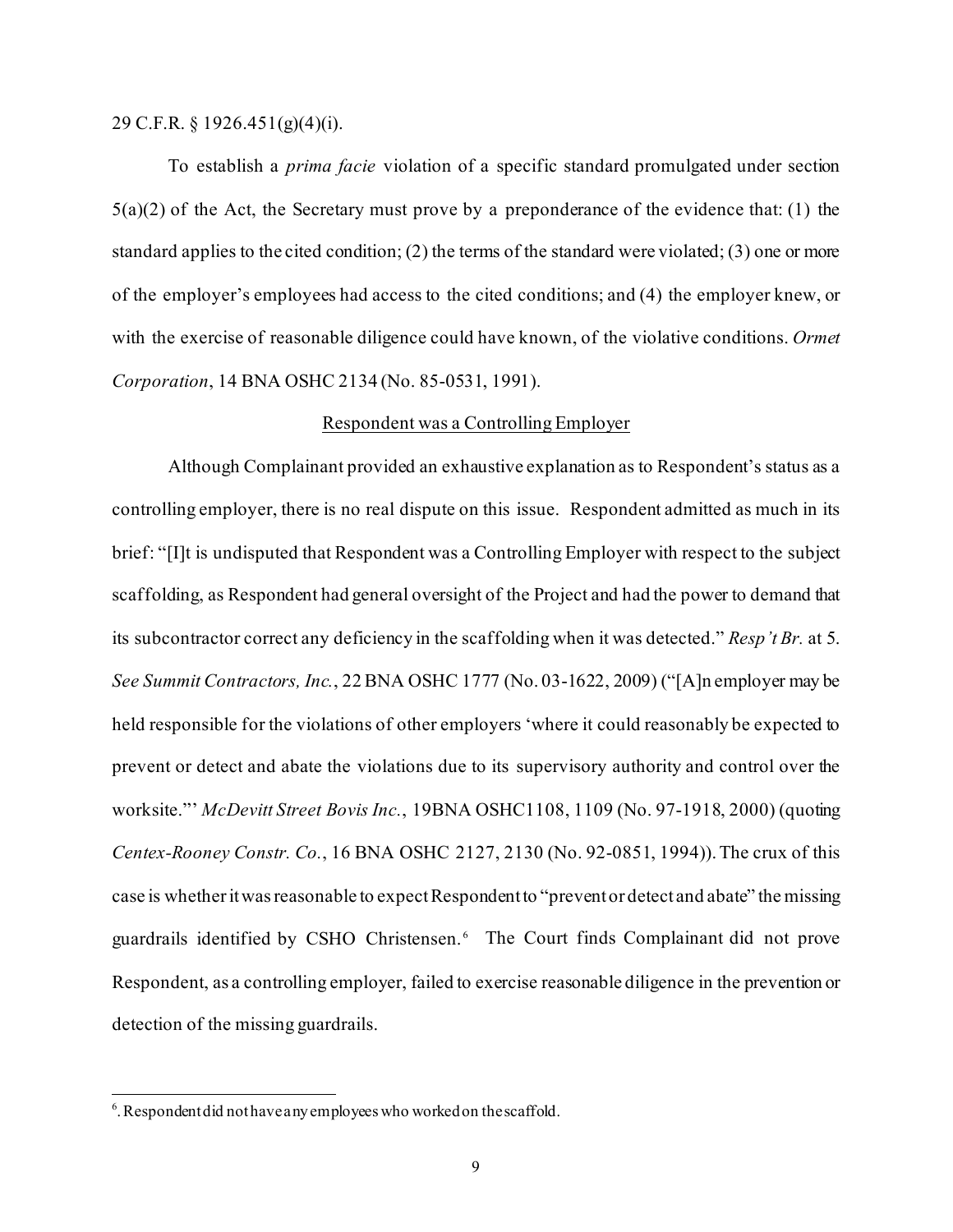## The Standard Applied

According to 29 C.F.R.  $\S 1926.451(g)(1)$ , "Each employee on a scaffold more than 10 feet (3.1 m) above a lower level shall be protected from falling to that lower level." The platform of the scaffold where the guardrails were missing was located 76 inches above the next level of the scaffold below, and was located 29 feet above the ground. Complainant contends an employee could fall from the top platform of the scaffold onto the next lower level and continue to fall to the ground for a couple of reasons: (1) there were no toeboards to prevent the employee from rolling or falling off the side of the next level after he landed, and (2) depending on how the worker may have been oriented at the time he fell, he may not have fallen directly onto the walkway below. In response, Respondent argues (1) Complainant's assessment is based on speculation without supporting expert testimony, and  $(2)$  that the top platform is set back from the one below it, thereby limiting the fall exposure to only the level immediately below.

The distance between the top level of the scaffold and the level immediately below seems to be less than the distance threshold requiring the use of protection; however, the definition of the term "lower levels" encompasses Complainant application this case. "Lower levels means areas below the level where the employee is located and *to which an employee can fall*. Such areas include, but are not limited to, ground levels, floors, roofs, ramps, runways, excavations, pits, tanks, materials, water, and equipment." 29 C.F.R. § 1926.450(b) (emphasis added). Although  $1926.451(g)(1)$  uses the singular "a lower level", the Court finds this is a reference to any one of the lower levels included within the definition cited above. *Id.* The plain language of the definition uses the word "can", which connotes possibility, as the measurement of where an employee may fall. While it is likely an employee would fall to the level immediately below the area with the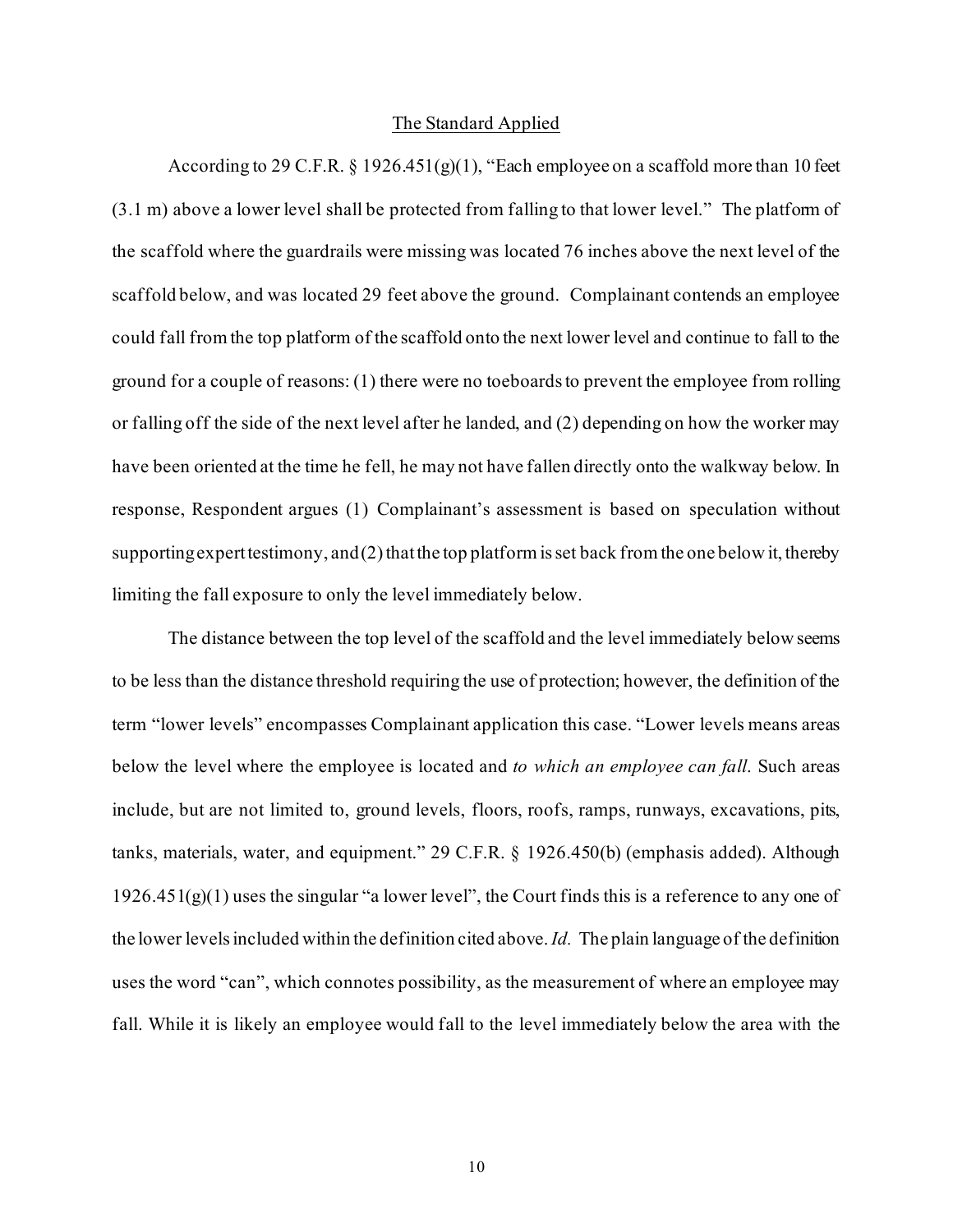missing guardrail, Complainant articulated plausible ways in which it would be possible for an employee to fall to the ground from the top level of the scaffold.

The accident that precipitated the investigation leading to the present case is illustrative: the ASM foreman apparently fell from the roof onto the guardrail of the next lowest level and nonetheless continued to fall to the ground 29 feet below. (Tr. 78-79, 117; Ex. C-2A at 19). Notwithstanding its distance from the immediately adjacent level, a fall from the top level of the scaffolding to the ground was within the realm of possibility and thus not precluded from the application of the standard. Accordingly, the Court finds the standard applied to the working conditions.

## The Terms of the Standard Were Violated

The standard requires guardrails "along all open sides and ends of platforms . . . ." 29 C.F.R. § 1926.451(g)(4)(i). Neither party disputes the top platforms on the east and west sides of the scaffold were missing a guardrail, and the evidence clearly illustrates this fact. (Ex. C-2A). Accordingly, the Court finds the terms of the standard were violated.

## Respondent Did Not Have Constructive Knowledge of the Violation

The standard for knowledge is whether Respondent knew or, with the exercise of reasonable diligence, could have known of the violation. *See Dun-Par Engineered Form Co.*, 12 BNA OSHC 1962, 1965 (No. 82-928, 1986). If a supervisor is, or should be, aware of a hazardous condition, it is reasonable to charge the employer with that knowledge. *See Mountain States Tel. & Tel. Co. v. OSHRC*, 623 F.2d 155, 158 (10th Cir. 1980). In the case of a controlling employer, however, the Commission has held the controlling employer's duty to exercise reasonable care is less than what is required of an employer whose own employees are exposed to a hazard. *See Summit Contractors*, 22 BNA OSHC 1777, 1781 (No. 03-1622, 2009) (citing OSHA Instruction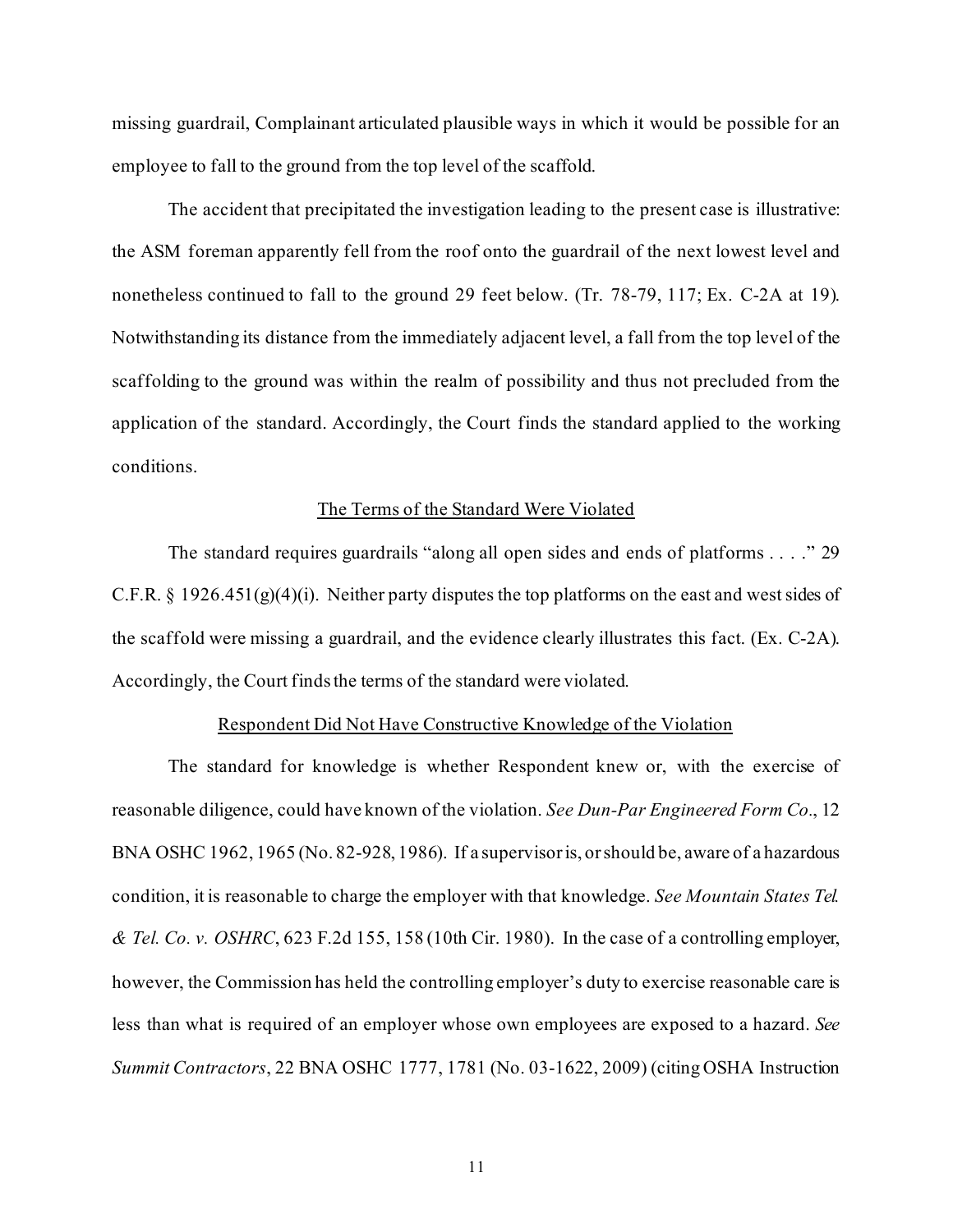CPL 02-00-124, Multi-Employer Citation Policy § X.A.2 (Dec. 10, 1999) (hereinafter "MEP"). "This means that the controlling employer is not normally required to inspect for hazards as frequently or to have the same level of knowledge of the applicable standards or of trade expertise as the employer it has hired." *See* MEP § X.A.2.

There was no evidence that Respondent had actual knowledge of the two missing guardrails. Complainant contends the missing guardrails were open and obvious and that they had been missing for ten days prior to CSHO Christensen's inspection. Respondent argues Complainant's evidence in support of how long the guardrails were missing is unreliable, the missing guardrails were not in plain view from the normal path of Ros's daily walks through the worksite, and it reasonably relied on Brady to perform thorough competent person evaluations of the scaffold. Based on the evidence presented, the Court finds Complainant failed to present sufficient evidence to prove Respondent had constructive knowledge of the missing guardrails.

In evaluating whether Respondent could reasonably be expected to prevent or detect a violation, the Court must consider the "nature, location, and duration" of the condition. *See David Weekley Homes*, 19 BNA OSHC 1116, 1119 (No. 96-0898); *see also Suncor Energy (USA), Inc.*, 2019 WL 6564129 at \*5 (No. 13-0900). The "nature" of the condition is simple: whether the violation at issue is something that could be detected by simple observation. *See Marshall v. Knutson Constr. Co.*, 566 F.2d 596 (8th Cir. 1979) (affirming Commission's determination that general contractor did not fail to exercise reasonable diligence when it did not uncover a crack on the underside of the scaffold). The "location" of the violation is closely related to its nature: whether the violative condition is in a place where the employer in question would be in a position to observe it. *See David Weekley*, 19 BNA OSHC 1116 (noting the inconspicuous location of the condition in one item and the vantage point required to view the condition in another item); *Suncor*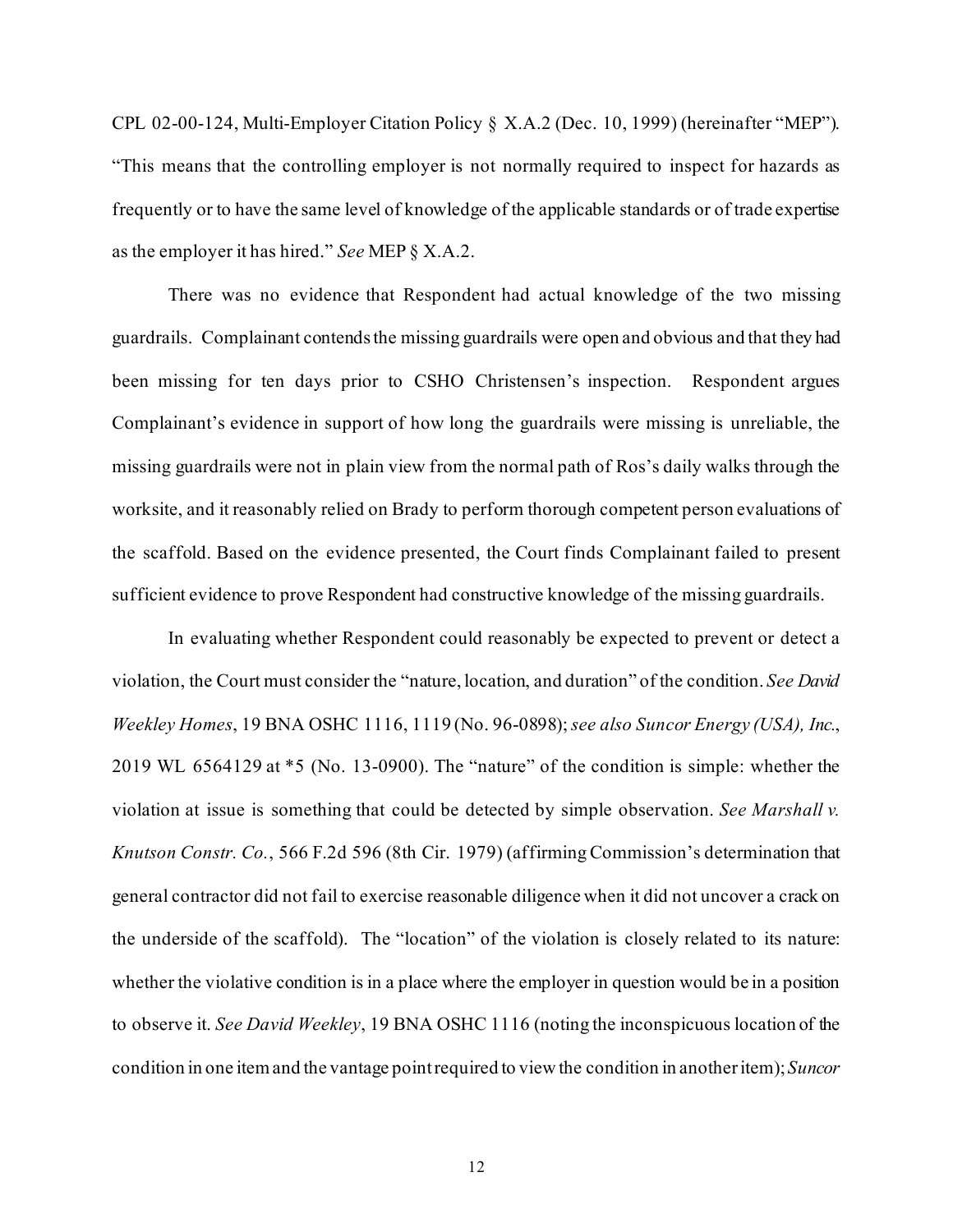*Energy*, 2019 WL 6564129 at \*5 (condition inside a confined space, where Respondent's employees did not enter, was hidden from view both from inside space and from lower level within the space). Finally, with respect to its duration, a condition must exist long enough for an employer to have a chance to see it. *See Centex-Rooney Constr. Co.*, 16 BNA OSHC 2127 (No. 92-0851, 1994) (upholding violation when condition existed "for months"); *Suncor*, 2019 WL 6564129 at \*5 (vacating violation that only existed for three hours); *R.P. Carbone Constr. Co. v. OSHRC*, 166 F.3d 815, 819-20 (6th Cir. 1998) (general contractor liable for subcontractor's lack of fall protection where condition was in plain view and lasted for two weeks). [7](#page-12-0)

At issue in this case are two missing guardrails, which were supposed to be affixed to the ends of a level of a scaffolding system. The nature of the condition, alone, did not require any expertise or specialized experience to diagnose; anyone can identify a missing guardrail. More problematic, however, is the location of the missing guardrails. The platforms in question were located at the top of the scaffold system, four tiers above the ground. (Ex. R-34 at 1). The top platforms were recessed from the main scaffold body, which made the guardrails more difficult to observe from within the construction site. (Tr. 274; Ex. C-2a at 3, 20, R-34 at 59). Some of the pictures introduced by CSHO Christensen used to illustrate the obviousness of the condition were either taken from a vantage point outside the construction site or in areas not typically traveled by Respondent. (Tr. 274-80; Ex. C-2A at 1, 26). The remainder of the multiple levels of scaffolding were apparently compliant, and this condition was not blatant or widespread. *Compare with McDevitt Street Bovis*, 19 BNA OSHC 1108 ("[T]he scaffold which was owned, erected, and maintained by CPD was not erected under the supervision and direction of a competent person, was not properly decked, and lacked cross-bracing, guardrails, and an access ladder.").

<span id="page-12-0"></span> $^7$ . The Commission case law typically upholds violations when the conditions have existed for a "significant period of time." *See, e.g., McDevitt Street Bovis, Inc.*, 19 BNA OSHC 1108 (No. 97-1918, 2000).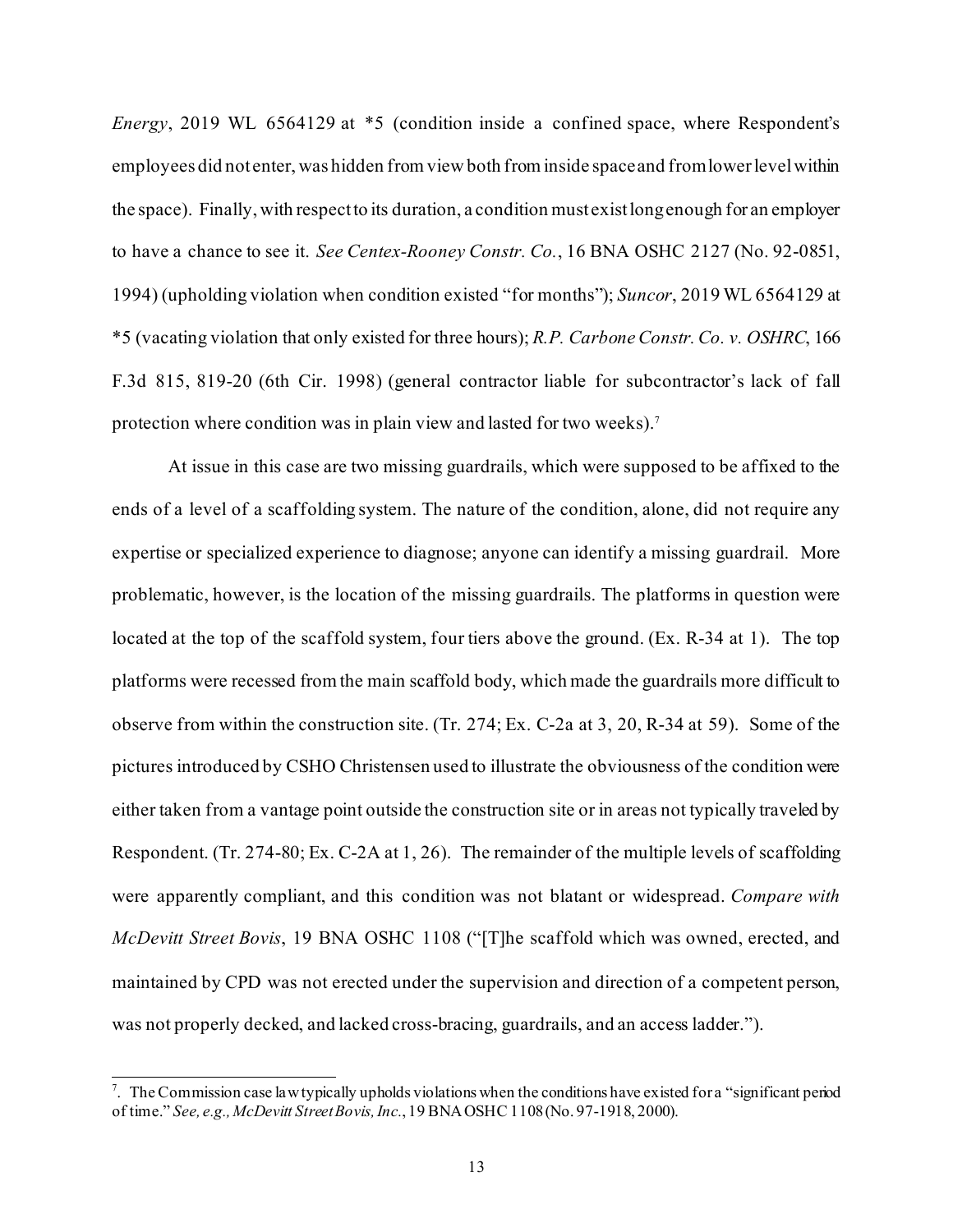According to Ros, though he could not recall the last time he walked the scaffold, he indicated he had done so after it was initially built and at times thereafter when issues were called to his attention. (Tr. 296-97). During those visits to the scaffold, he testified he did not observe any missing rails. (Tr. 297). Otherwise, Respondent relied on Brady, who appointed two competent persons to perform an inspection at the start of each workday. (Tr. 249). Ros, in turn, checked the tag at the entrance to the scaffold nearly every day. (Tr. 267-68). The tag was supposed to be signed after the competent person performed their inspection and represented that the daily inspection had taken place. (Tr. 249-50; Ex. C-2A at 8). In addition to Brady's own competent persons, each subcontractor who needed to use the scaffold were also required to appoint their own competent persons to assess the scaffold prior to using it. Despite these individuals all (purportedly) performing scaffold inspections on a daily basis, not one reported missing guardrails directly to Respondent, nor did they indicate any issues in their Daily Take 5 reports. (Tr. 256-57).

Complicating matters further is the question of duration. Complainant contends the condition existed at least 10 days prior to CSHO Christensen's inspection. The only evidence proffered in support of this claim is CSHO Christensen's hearsay testimony,<sup>8</sup> wherein he recounted interviews with two unidentified Brady SoCal employees, who gave conflicting statements regarding the presence of the guardrails in question and whether they were wearing alternative fall protection. Initially, one worker told CSHO Christensen the guardrail at one end was there, while the other worker said he could not recall. (Tr. 158). In a follow-up interview, both unidentified workers allegedly told CSHO Christensen the guardrail was missing. (Tr. 158). One employee

<span id="page-13-0"></span><sup>&</sup>lt;sup>8</sup>. The statements by CSHO Christensen are hearsay because they are out-of-court statements made by employees of Brady, not Respondent, offered to prove how long the guardrails were missing. *See* F.R.E. 801(c). Because the statements were not made by Respondent's own employees, they do not fall under the exception noted in *Regina Construction Company*, 15 BNA OSHC 1044 (No. 87-1309, 1991).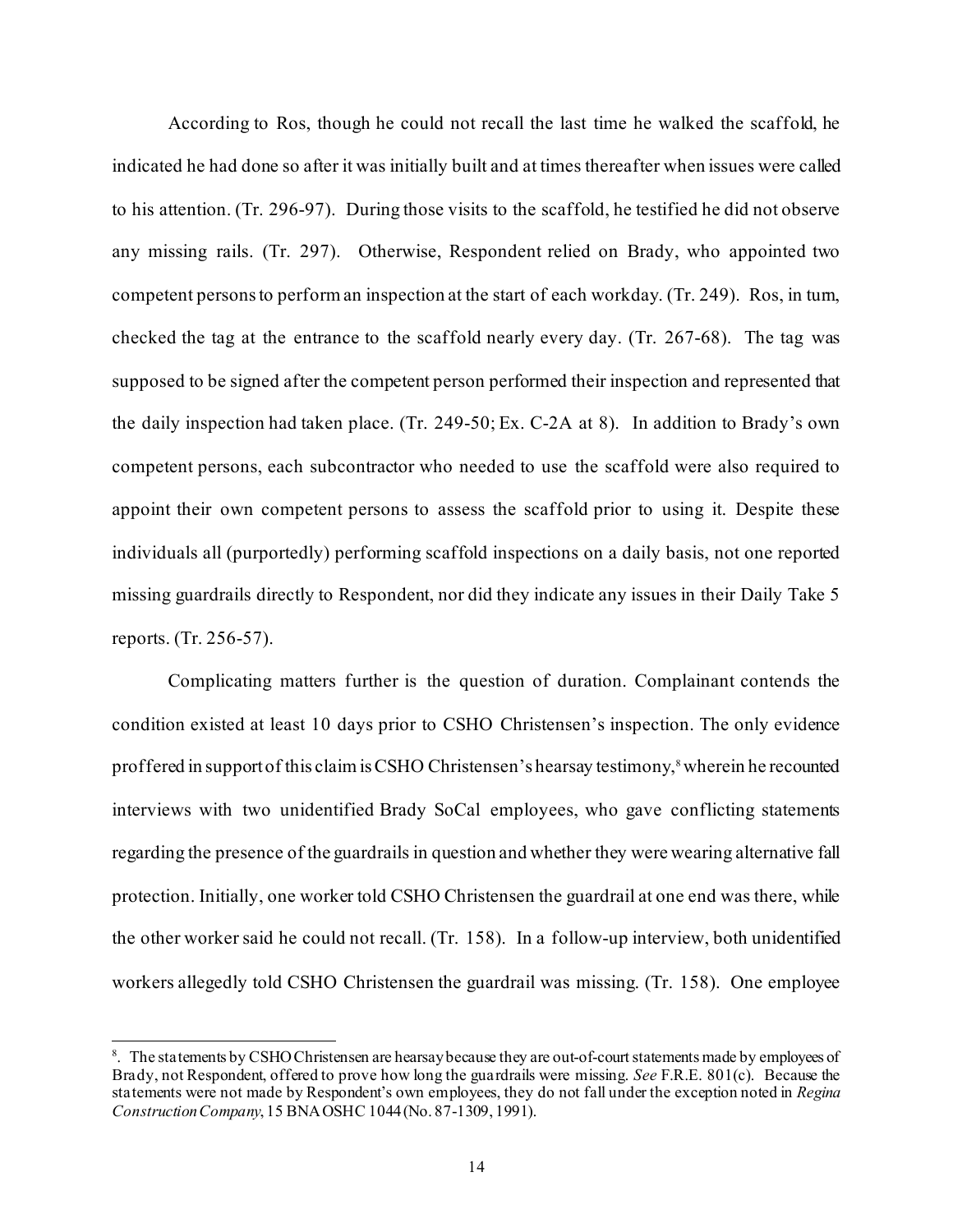said he was wearing a harness while working in the area, while the other said he was not. (Tr. 157). As noted in the previous paragraph, no one reported this condition to Brady or Respondent. As noted earlier, neither of the employees was called to testify at trial. The Court also notes that CSHO Christiansen acknowledged on cross-examination at trial that he did not know when the missing rails were taken down, who took them down, or whether the missing guardrails were taken off/put back on at various times. (Tr. 140-141).

In *R.P Carbone*, the Sixth Circuit evaluated a CSHO's hearsay testimony on the topic of duration using a multi-factor analysis outlined by the Supreme Court. *See R.P. Carbone Constr. Co.*, 166 F.3d at 818-19 (citing *Richardson v. Perales,* [402 U.S. 389, 402–06, 91 S.Ct. 1420, 28](http://www.westlaw.com/Link/Document/FullText?findType=Y&serNum=1971127062&pubNum=0000708&originatingDoc=Ibc7b8ae7948311d9a707f4371c9c34f0&refType=RP&originationContext=document&vr=3.0&rs=cblt1.0&transitionType=DocumentItem&contextData=(sc.UserEnteredCitation))  [L.Ed.2d 842 \(1971\)\)](http://www.westlaw.com/Link/Document/FullText?findType=Y&serNum=1971127062&pubNum=0000708&originatingDoc=Ibc7b8ae7948311d9a707f4371c9c34f0&refType=RP&originationContext=document&vr=3.0&rs=cblt1.0&transitionType=DocumentItem&contextData=(sc.UserEnteredCitation)). The Sixth Circuit stated that, in certain circumstances, hearsay testimony can constitute substantial evidence depending on consideration of the following factors:

(1) the independence or possible bias of the declarant, (2) the type of hearsay material submitted, (3) whether the statements are signed and sworn to as opposed to anonymous, oral, or unsworn, (4) whether the statements are contradicted by direct testimony, (5) whether the declarant is available to testify and, if so, (6) whether the party objecting to the hearsay statements subpoenas the declarant, or whether the declarant is unavailable and no other evidence is available, (7) the credibility of the declarant if a witness, or of the witness testifying to the hearsay, and finally, (8) whether the hearsay is corroborated.

See id. (citations omitted).<sup>[9](#page-14-0)</sup> In *Carbone*, the Sixth Circuit found the hearsay presented to the ALJ was properly relied upon as substantial evidence because: (1) the statements of the employees corroborated each other and were corroborated by their manager who said the employees did not know they needed fall protection while performing certain activities; and (2) those statements were also corroborated by an anonymous complaint filed with OSHA that the employees had been in violation of fall protection requirements for a significant period of time. *Id.*

<span id="page-14-0"></span><sup>&</sup>lt;sup>9</sup>. This analysis was also relied upon by the 9<sup>th</sup> Circuit in *Calhoun v. Bailar*, 626F.2d 145, 149 (9th Cir.1980), which also cited the *Richardson v. Perales* case cited above.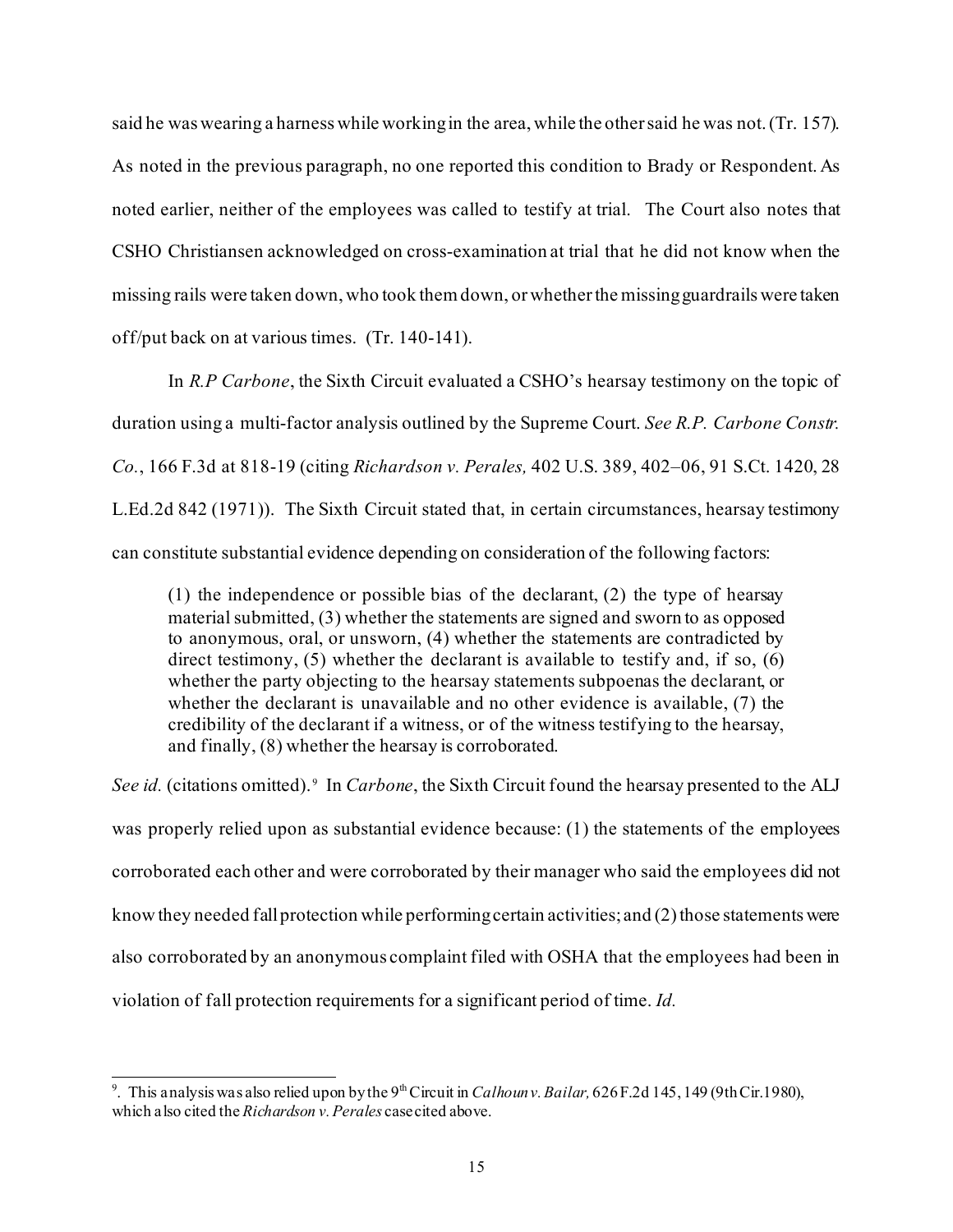In the present case, however, the Court finds the hearsay evidence offered by Complainant to be less reliable for the following reasons: (1) the statements were attributed to unidentified employees of another employer; (2) there is no evidence to suggest the workers providing the statements were unavailable; in fact, the employees actually exposed to the hazard were not called to testify; and (3) not only was there no independent corroboration regarding the duration of the condition, but the Brady employees' statements, which were only given to the CSHO, were initially inconsistent with each other and with subsequent statements given later in time. Further, there was very little context surrounding the statements to properly evaluate whether Brady's employees even saw the missing guardrails when they began work on March 7, or at some point thereafter; whether Brady's employees removed the guardrails at some point; how long Brady's employees worked on the upper level of the scaffold during the time it was installing Densglass to the exterior of the entire building; whether both individuals interviewed by CSHO Christensen worked on the upper platform, and if so, where on the platform. In light of the foregoing, the Court finds CSHO Christensen's hearsay statements to be an insufficient basis upon which to conclude the condition existed for a "substantial period of time". Complainant did not present persuasive or competent evidence to indicate how long the condition existed such that Respondent should have been aware of it.

In addition, the Court also finds Respondent, given its position as general contractor, exercised reasonable diligence in detecting hazardous conditions. Although it appears Respondent's safety director had not performed a documented inspection in the previous nine months, Maland attributed this to the fact that, at the time of CSHO Christensen's inspection, the job was 85% complete and thus did not require that kind of comprhnsive review. (Tr. 185). Further, Maland also testified Blais' visits to the site were periodic, occurring every one to three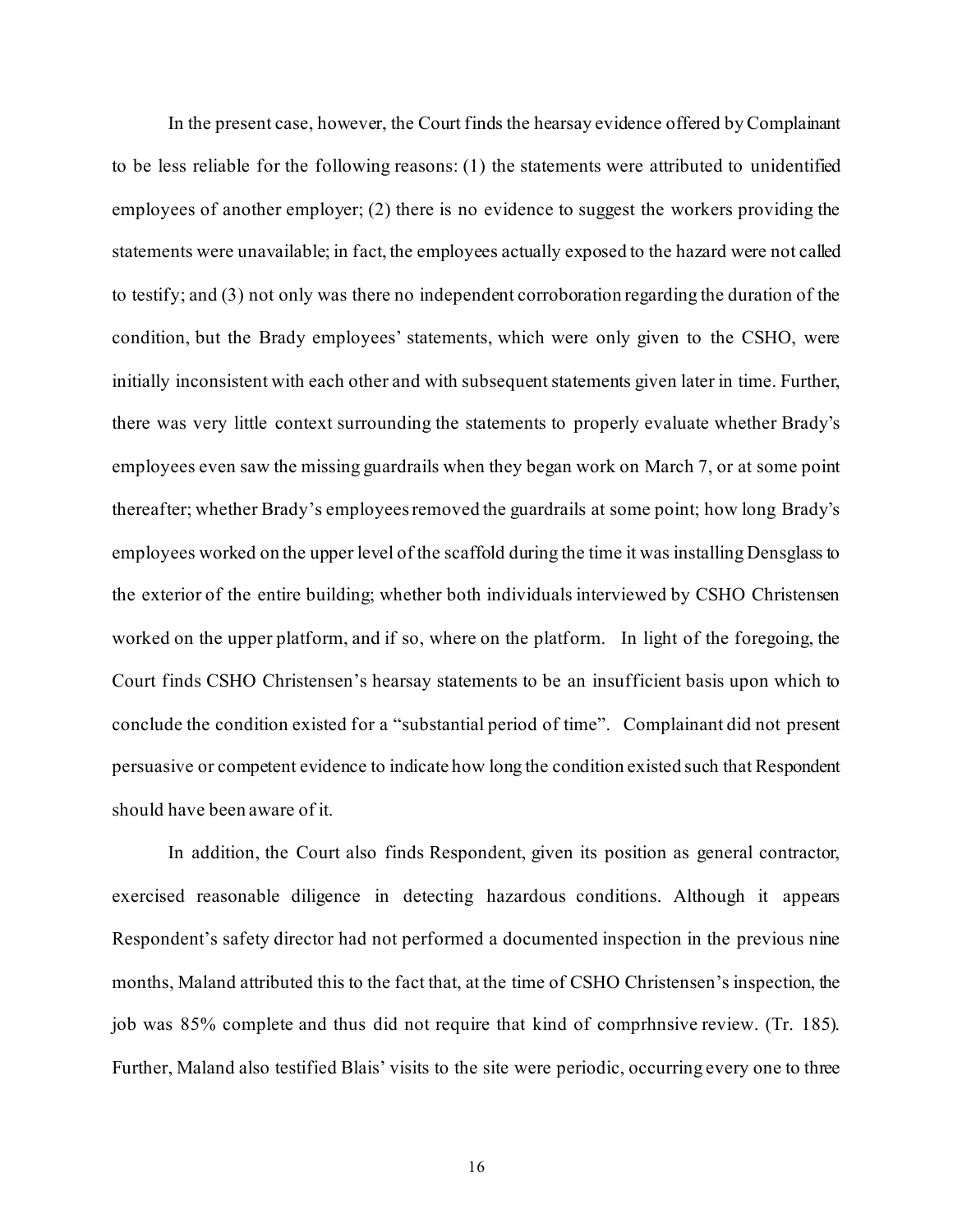months. (Tr. 96). While these visits were not documented, that does not mean they did not occur. Maland also testified they had no disciplinary issues warranting additional or more searching review of Brady as the scaffolding contractor. (Tr. 106, 152, 162). *See* MEP § X.E.3.d & e (discussing frequency of inspections based on phase of project and experience with "other employers", i.e., subcontractors). Independent of inspections performed by the safety director, Ros and Maland testified they walked the worksite daily and walked the scaffold when the need arose. (Tr. 189, 261-62, 287, 294). Maland testified he and Ros worked with Brady when they identified any issues with scaffolding, or when work on the interior of the building might impact the work on the scaffold. (Tr. 188-89).

Although Respondent exercised general control over the worksite as a whole, Brady exerted significant and substantial control over the scaffolding. Prior to using the scaffold, Brady required subcontractors to sign an Indemnity Agreement and Scaffold Safe Work Permit & Plan. (Tr. 245-47; Ex. R-8). As part of a subcontractor's agreement with Brady, the subcontractor was required to appoint its own competent person and conduct daily inspections of the scaffold, which the company was then required to submit to Brady daily. (Tr. 248; Ex. R-8). In other words, the scaffolding, depending on who was using it, was inspected multiple times in one day. As further indication of Brady's control—and one that reiterates the required paperwork—it also appears Brady posted a sign at the scaffold, which stated, "Permission to use this scaffold must be obtained in writing from Brady SoCal." (Ex. R-34 at 60).

## **Conclusion**

Ultimately, the Court finds Complainant failed to prove, by a preponderance of the evidence, that Respondent failed to exercise reasonable diligence to discover the two missing guardrails on the top level of scaffolding. The platforms at issue were set back from the main body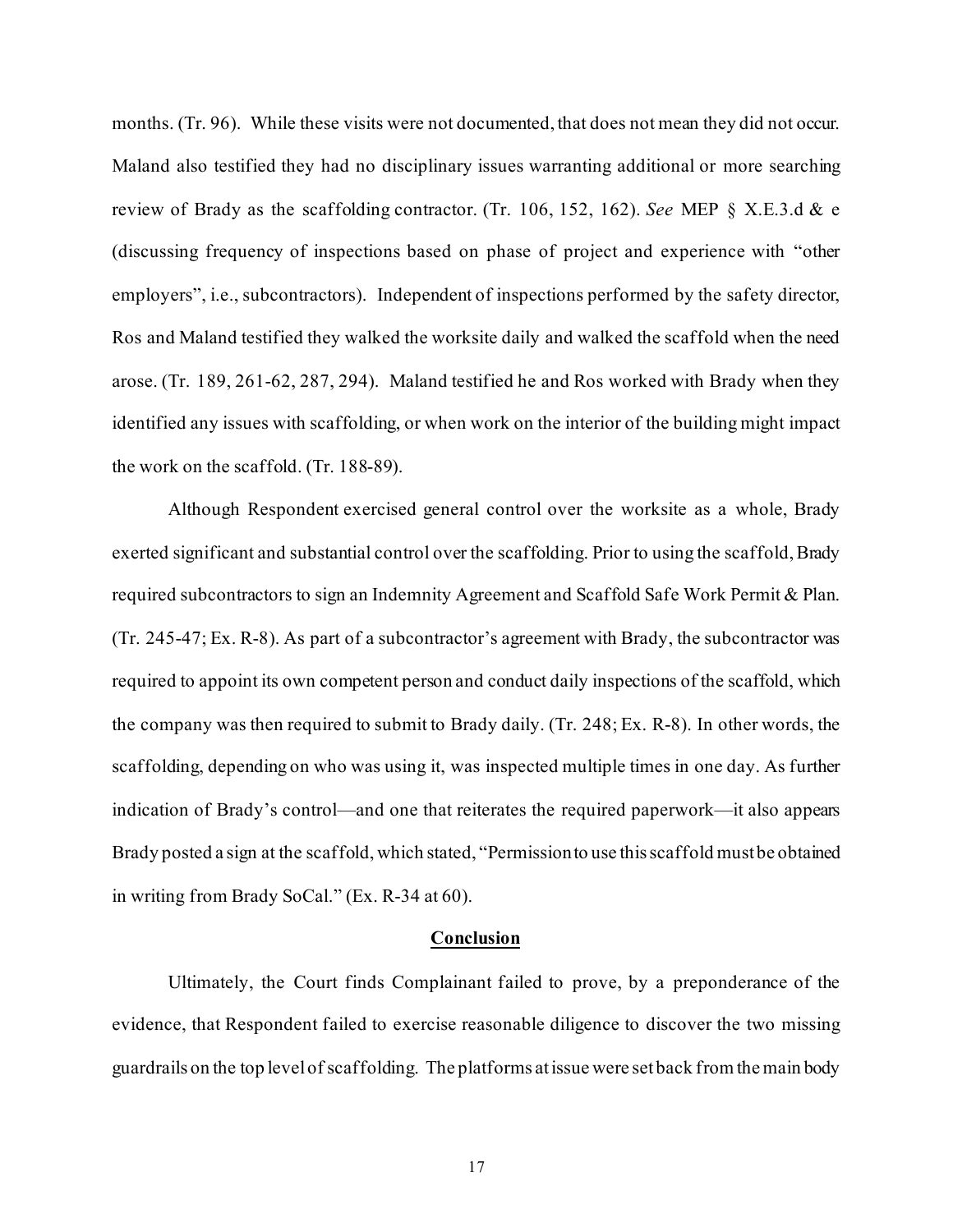of the scaffold, making the missing pieces of rail difficult to see depending on a person's ground location (for example, see Ex. C-2A, pp. 3, 6, 7, 20). Though they may have been more easily seen from a different vantage point, i.e., the roadway outside of the construction area, or other areas not typically used by Respondent during work activities. *See David Weekley*, 19 BNA OSHC 1116 (discussing vantage of CSHO approaching worksite from a block away and calling into question visibility of condition).

While Complainant questions whether checking the scaffold tag for evidence of an inspection was sufficient to fulfill Respondent's duty to prevent and detect hazardous conditions, this was not the only way Respondent verified Brady was performing its contracted job. Ros testified he walked the scaffold towards the beginning of the project when it was first built, and that he walked the scaffold on subsequent occasions to check on certain subcontractors. (Tr. 297). In some instances, this led to corrections being made, as testified to by Maland. However, as the project came closer to completion, there were fewer workers on site, far less work activity, and Respondent had nearly two years of experience working with and relying on Brady for scaffolding compliance. (Tr. 185-86). Complainant did not introduce any evidence to suggest Respondent's reliance on Brady's (or other subcontractors') competent persons was unreasonable. Notwithstanding multiple entries onto the scaffold, and at least one inspection of the scaffold per day, there were few, if any, reports of hazardous conditions, nor was there any other basis to call Brady's scaffolding assessments into question. While Respondent may not have performed onscaffold inspections in the ten-day period leading up to the investigation in this case, such does not suggest Respondent failed in its duties to be reasonably diligent.

Finally, and perhaps most importantly, Complainant failed to convincingly show how long the condition existed. The testimony supporting Complainant's assertion that the condition existed